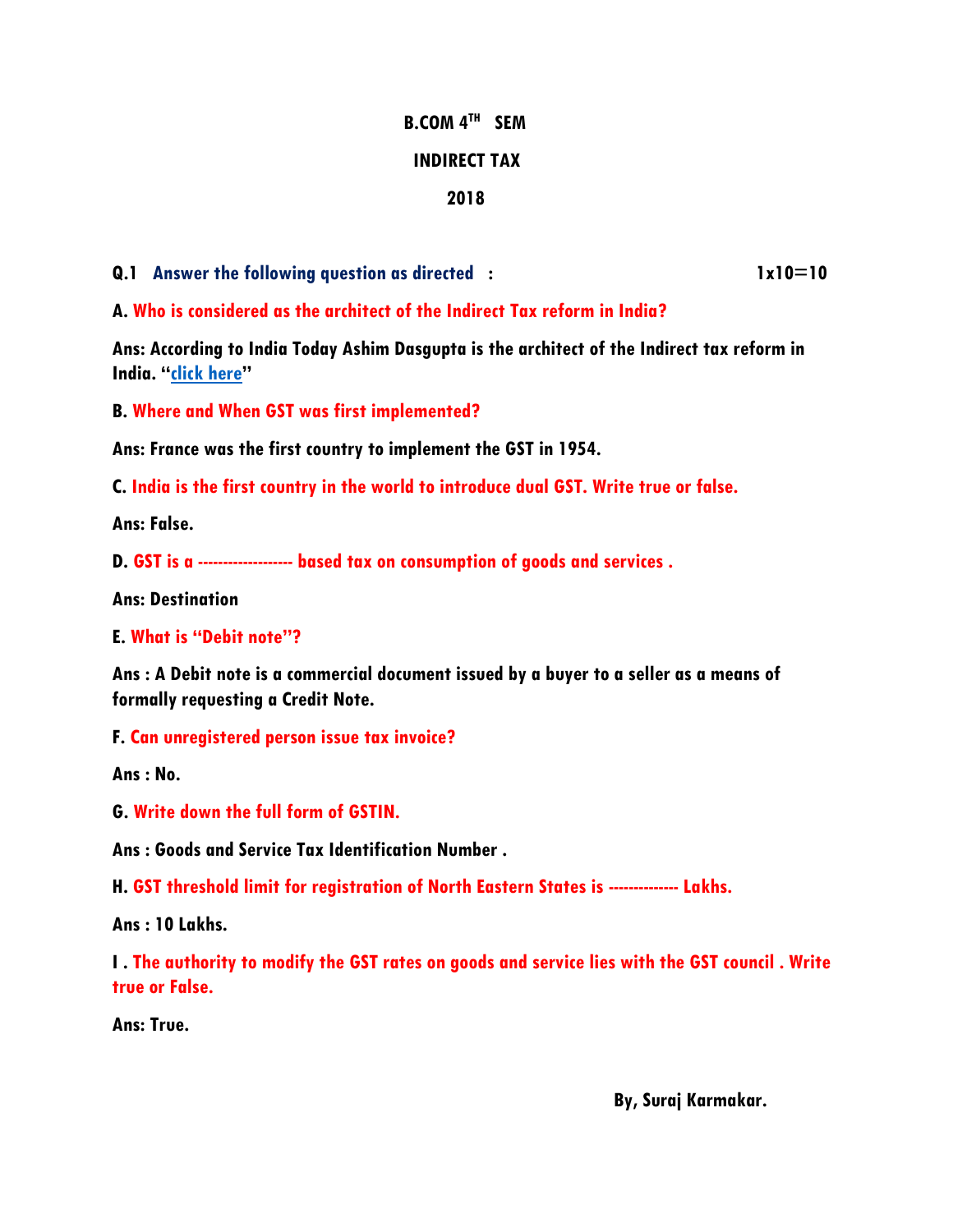#### **J . What is Composite Supplies under GST Act?**

**Ans : Composite supply means a supply is comprising two or more goods or services , Which are naturally bundled and supplies in with each other in the ordinary course of business , one of which is principal supply.**

#### **Q.2 Answer the following question in brief. 2X5=10**

#### **A. What is consumption type of VAT?**

**Ans : follow page no 1.7 (B.B Dam) ,types of VAT , point no (iii).**

#### **B. Mention two commodities that are kept outside the scope of GST.**

**Ans: Commodities that are not in the GST;**

- **i. Alcohol for human consumption .**
- **ii. Petroleum poroducts (Petroleum crude , motor sprit, light speed diesel, natural gas and aviation turbine fuel)**
- **iii. And Electricity.**

#### **C. When a "Bill of supply" can be issued?**

**Ans: In GST law there are some cases where the supplier is not allowed to charge any tax and hence a tax invoice cannot be issued by such registered person . They are required to issued a document called "Bill of supply" in place of "tax invoice" . A "bill of supply" is required to be issued in the following cases.**

- **1. Supply of tax free goods.**
- **2. Supply of exempted goods.**
- **3. Supplier who has opted for composition levy scheme.**

### **D. Mention the persons who are not liable for GST registration .**

**Ans: The person who are not liable for the GST registration are mentions below:**

- **1. An agriculturist, however the exemption is only to the extent of supply of produce out of cultivation of land .**
- **2. Individual advocates , including senior advocates.**
- **3. Individual sponsorship service providers , including players.**

 **By, Suraj Karmakar**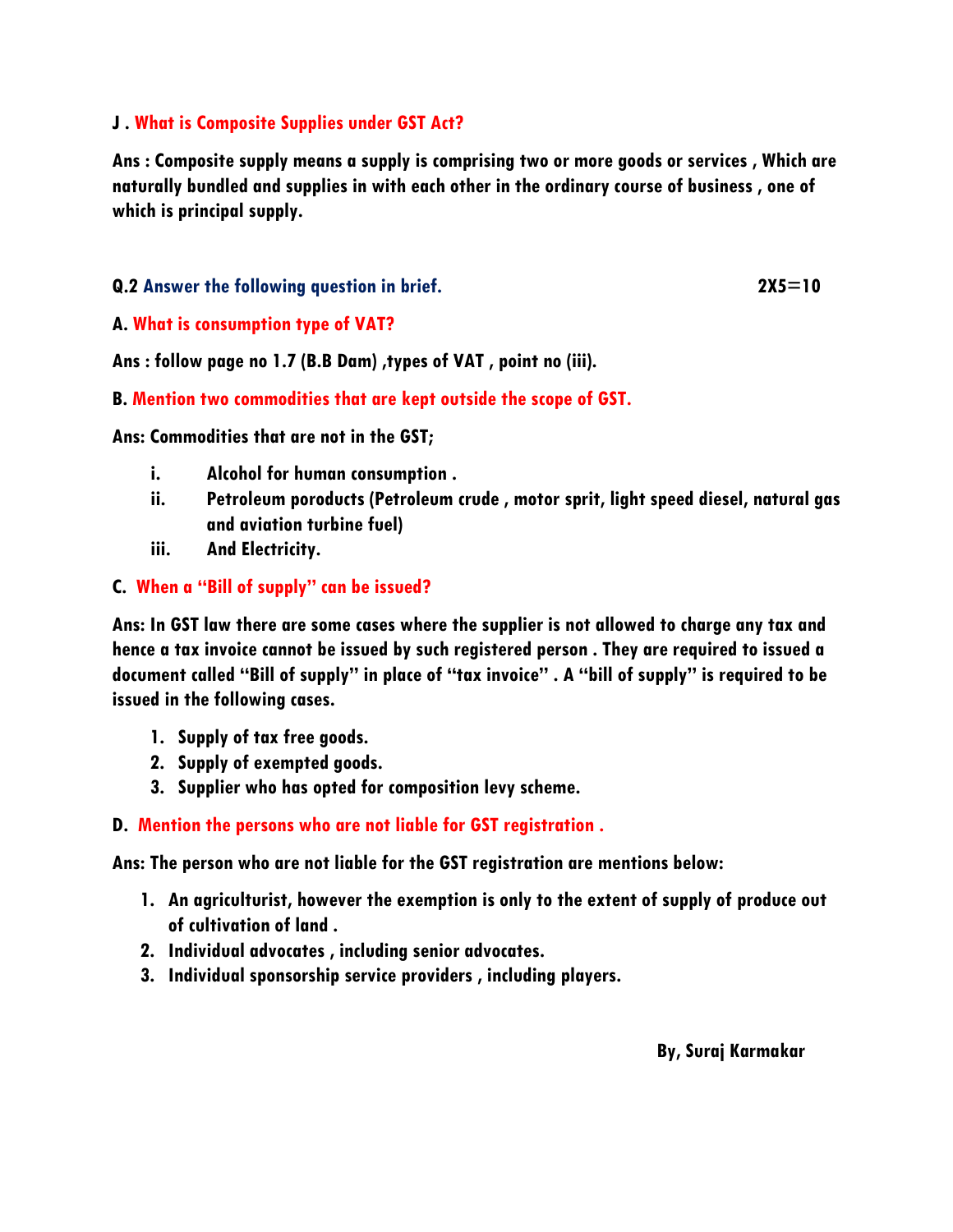### **E. What is ZERO rated supplies under GST Act?**

**Ans: GST is not applicable in INDIA for exports . Hence all exports supplies of a taxpayer registered under GST would be classified as a zero rated supply. According to the GST act , zero rated supply means any of the following supplies of goods or services,**

- **1. Exports of goods or services or both.**
- **2. Supply of goods or services or both to a special Economic zone developer.**
- **3. Supply of goods or services or both to a special economic zone unit.**

#### **Q.3 Describe briefly any four of the following : 5X4=20**

**A. Explain briefly the main features of VAT.**

**Ans: Follow page no 1.10 (B.B Dam)**

**B. What are the main features of GST Council?**

**Ans: Follow page no 2.19 (B.B Dam)**

**C. What is tax invoice ? When should a tax invoice be issued for supply of goods ?**

**Ans: A tax invoice is an invoice sent by the registered dealer to the purchaser showing the amount of tax payable . It includes the description , quantity , value of goods and services and the tax charged . Business need to charge various taxes from their customers on the products and services and report it to the government . A tax invoice is issued by one registered vendors to another to get input tax credit .**

 **A tax invoice be issued for supply of goods in this following condition:**

- **1. WHEN MOVEMENT OF GOODS ARE INVOLVED: If the goods are such that movement of goods are involved , then taxable invoice has to be issued before or the time of removal of the goods.**
- **2. IN OTHER CASE: If supply of goods does not require movement of goods , then taxable invoice has to be issued at the time the goods are delivered to recipient.**

 **A tax invoice be issued for supply of services in the following condition :**

**1. Invoice is to be issued before or after provision of service. However maximum time period allowed for issue of invoive is 30 days from date of provision of service.**

**D. What are the difference between Casual Taxble Person and Non – Resident taxable person?**

**Ans: Follow page no 4.24 (B.B Dam).**

 **By, Suraj Karmakar.**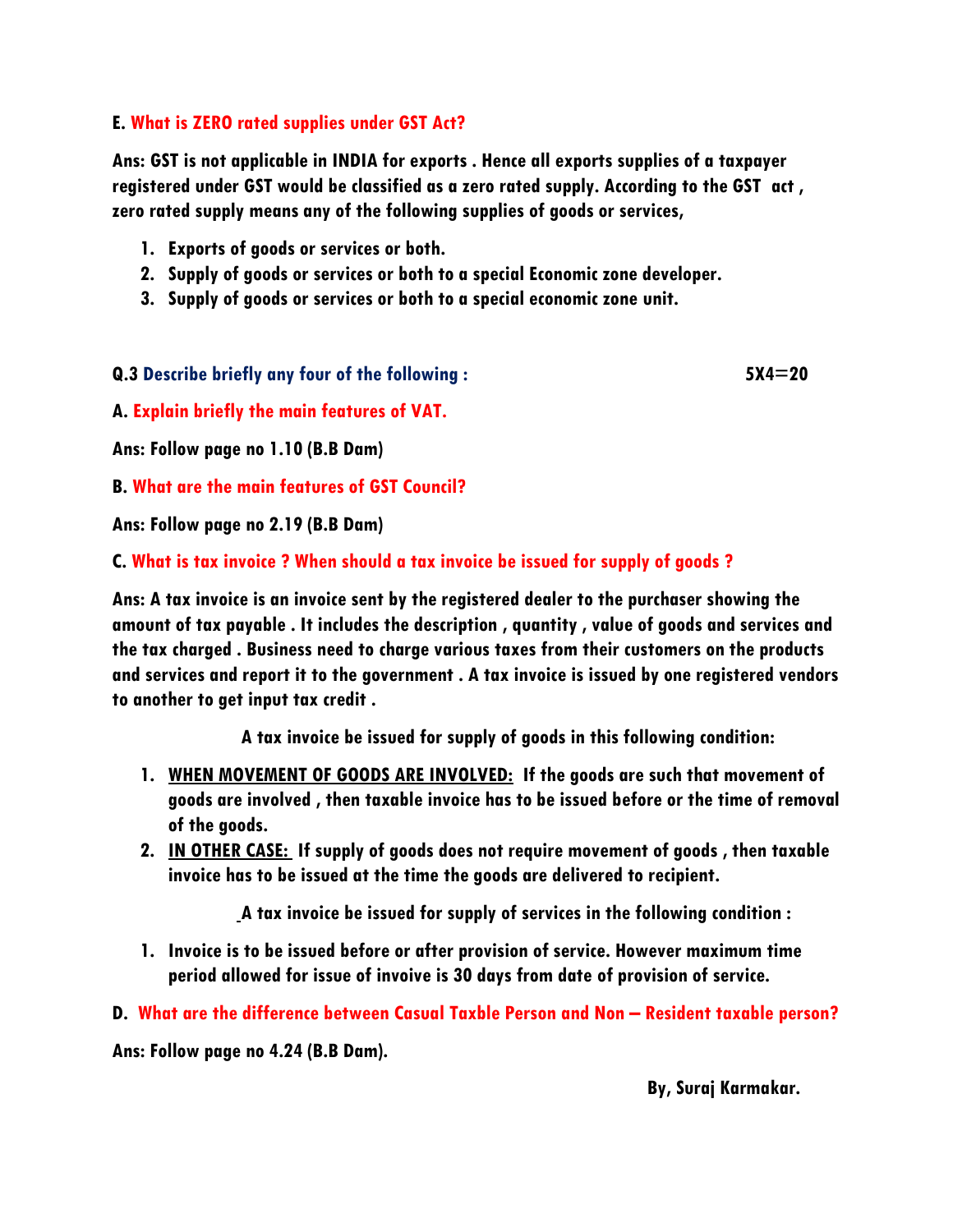#### **E. Write Short note on "E-Way Bill".**

**Ans: E-Way bill is the short from of Electronic way Bill. It is a unique document or bill , which is electronically generated for the specific movement of goods from one place to another , either intra state or inter state of value more than INR 50,000 , required under the current GST regime . When e-way bill is generated , a unique e-way bill number (EBN) is made available to the supplier , recipient and the transporter.**

**F. What is Aggregate Turnover? Mntion the items that are not considered which calculating Aggregate Turnover.**

**Ans: Page no 4.4 and 4.5 (B.B Dam).**

**Q.4 Mention the main features of GST . Explain the benefits likely to accure to all stakeholders because of introduction of GST in India. 4+6=10**

| Discuss the procedure for obtaining registration under GST Act. |  |
|-----------------------------------------------------------------|--|

**Ans: For 1st question – Follow book page no : 1.23 and 1.26 (B.B Dam)**

 **For 2nd question – Follow book page no : 4.18 or 4.21 (B.B Dam)**

**Q.5 Explain with hypothetical examples how dual GST Model work while calculating CGST, SGST, UGST , and IGST. 2 ½ X4=10**

 *Orientation of the Contract of the Contract of the Contract of the Contract of the Contract of the Contract of the Contract of the Contract of the Contract of the Contract of the Contract of the Contract of the Contract* 

Write a short notes on the following as per GST Act: **2** 1/2 X4=10

- **1. Business Vertical.**
- **2. Capital Goods .**
- **3. Adjudicating Authority.**
- **4. Place of Business.**

**Ans: For 1st question follow page no: 2.7**

 **For 2nd question follow page no : 2.13 to 2.16**

 **By, Suraj Karmakar.**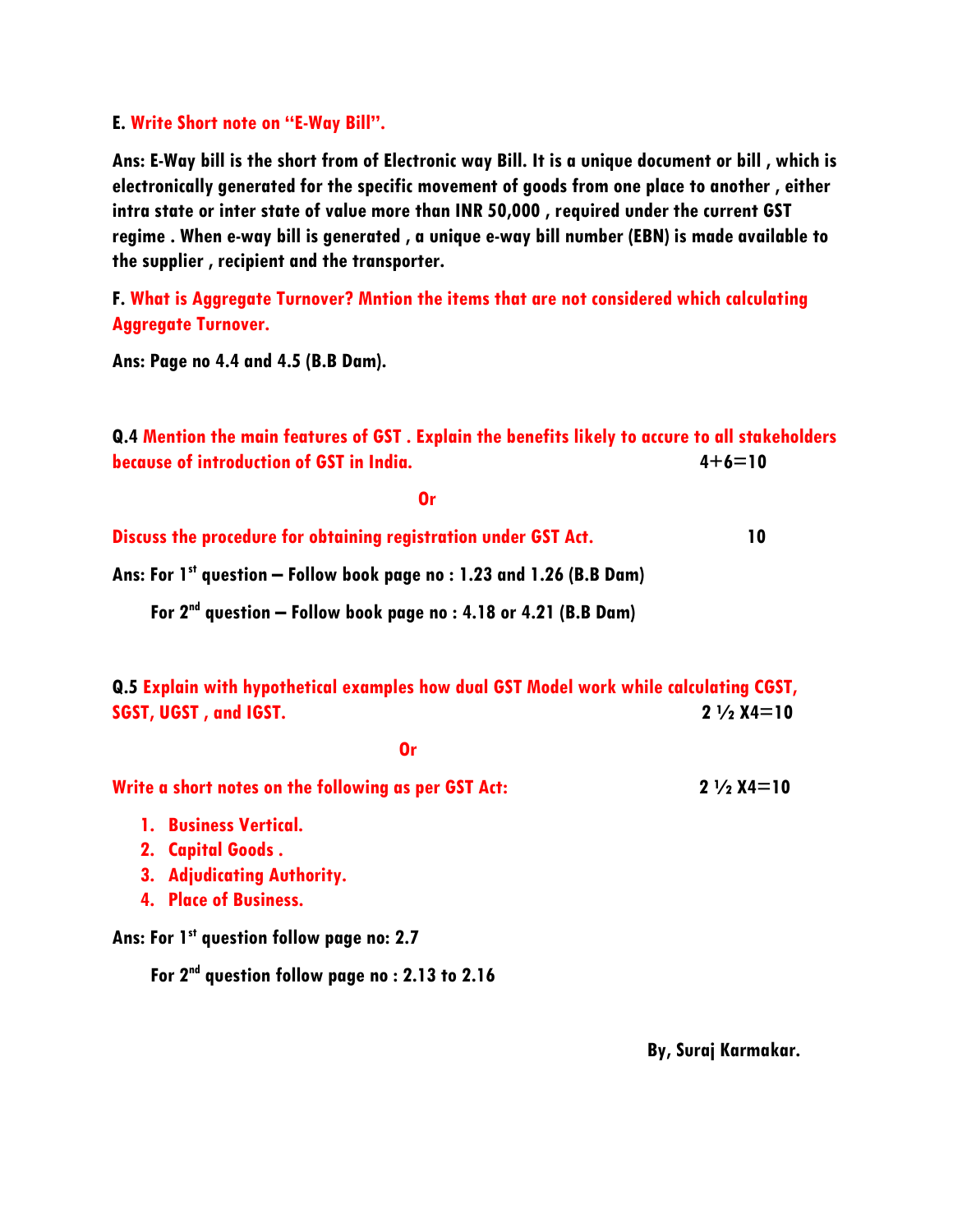**Q.6 What is Input Tax credit ? Explain the condition and documents required for claiming input tax credit. 2+4+4=10**

*<u> Oriental Anti-American Street (2001)</u>* 

# **Mention the provision of the AGST Act ,2017 relating to apportionment of credit and blocked credit. 5+5=10**

### **Ans: FIRST QUESTION**

 **The concept is not entirely new as it already existed under the pre-GST indirect taxes regime (service tax, VAT and excise duty). Now its scope has been widened under GST.Earlier, it was not possible to claim input tax credit for Central Sales Tax, Entry Tax, Luxury Tax and other taxes. In addition, manufacturers and service providers could not claim the Central Excise duty. During the pre-GST era, cross-credit of VAT against service tax/excise or vice versa was not allowed. But under GST, since these taxes will be subsumed into one tax, there will not be the restriction of setting off this input tax credit.**

### **The condition and documents required for claiming input tax credit are**

#### **discuss below:**

**1. Owner's tax invoice or debit note or document evidence of payment**

**2. Receipt of goods and/or services**

**3. Goods delivered by supplier to other person on the direction of a registered person against a document of transfer of title of goods**

**4. Furnishing of a return**

**5. Where goods are received in lots or installments ITC will be allowed to be availed when the last lot or installment is received**

**6. Failure of the supplier towards supply of goods and/or services within 180 days from the date of invoice, ITC already claimed by recipient will be added to output tax liability and interest to paid on such tax involved. On payment to supplier, ITC will be again allowed to be claimed**

**7. No ITC will be allowed if depreciation has been claimed on the tax component of a capital good**

**8. Time limit to claim ITC against an Invoice or Debit Note is earlier of below dates:**

**The due date of filing GST Return for September of next Financial year OR**

**Date of filing the Annual Returns relevant for that Financial year**

 **By, Suraj Karmakar**